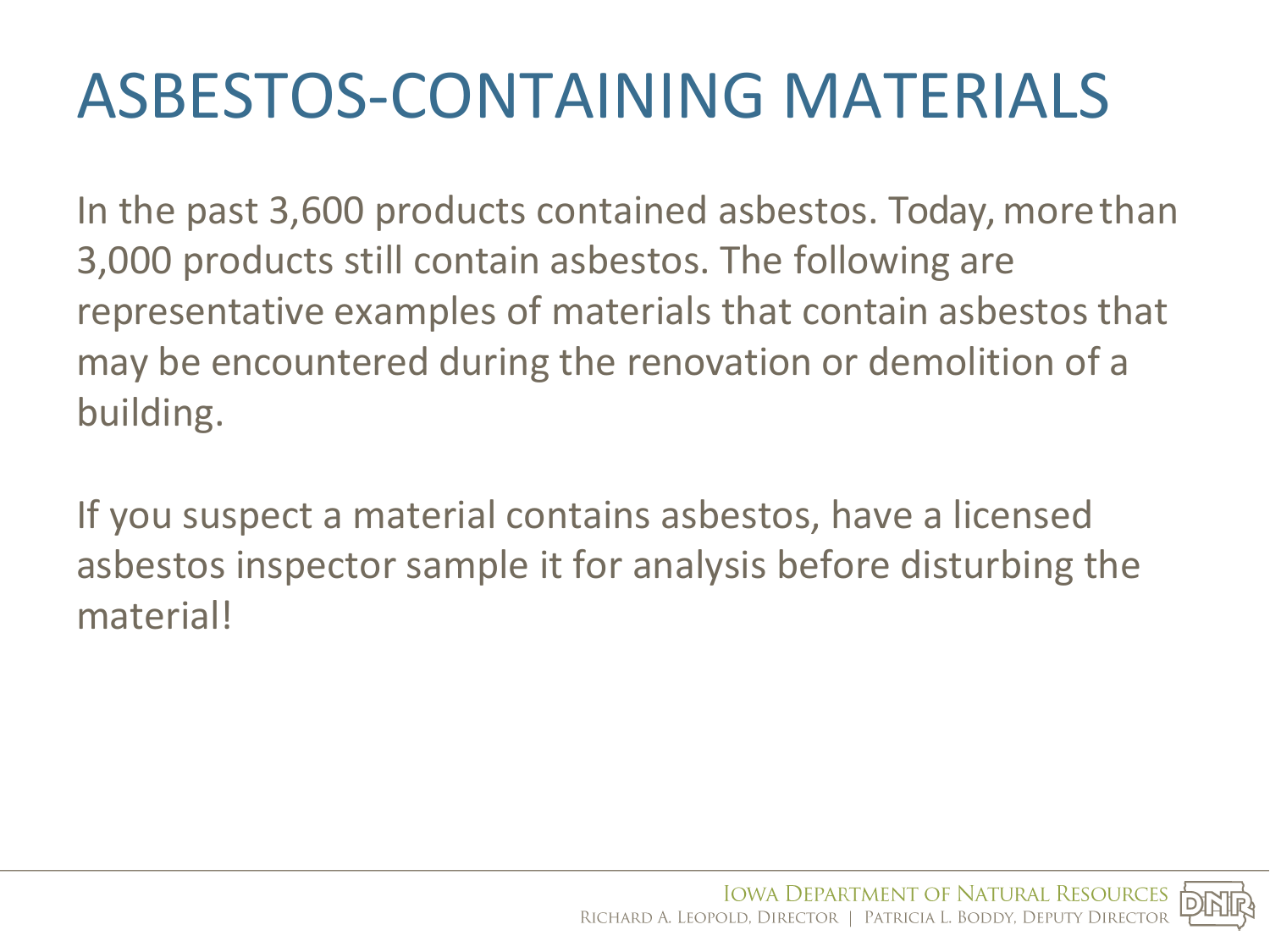#### Vermiculite Wall Insulation



IOWA **DEPARTMENT OF NATURAL** RESOURCES RICHARD A. LEOPOLD, DIRECTOR | PATRICIA L. BODDY, DEPUTY DIRECTOR

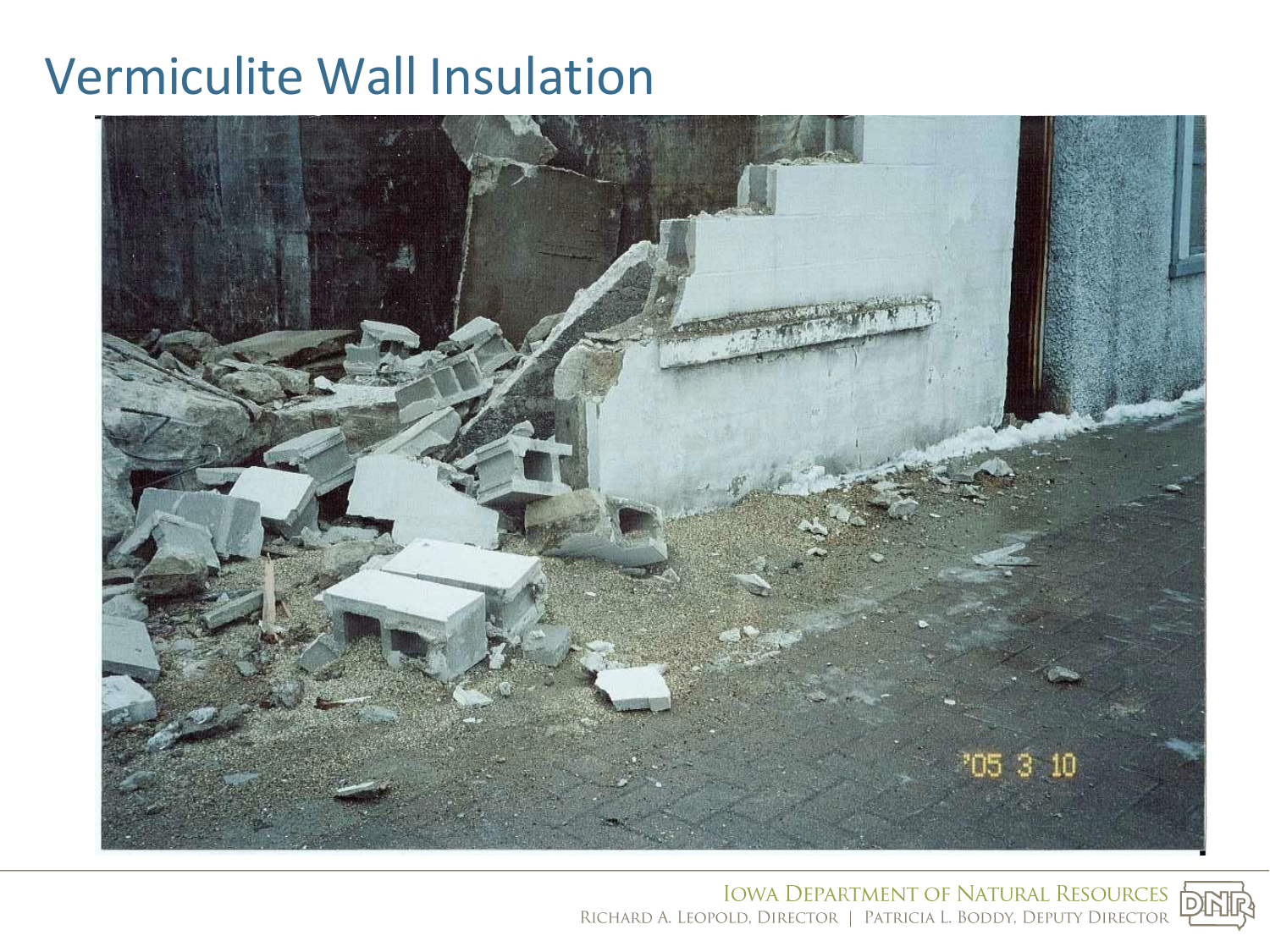# Asphalt Roof Shingles



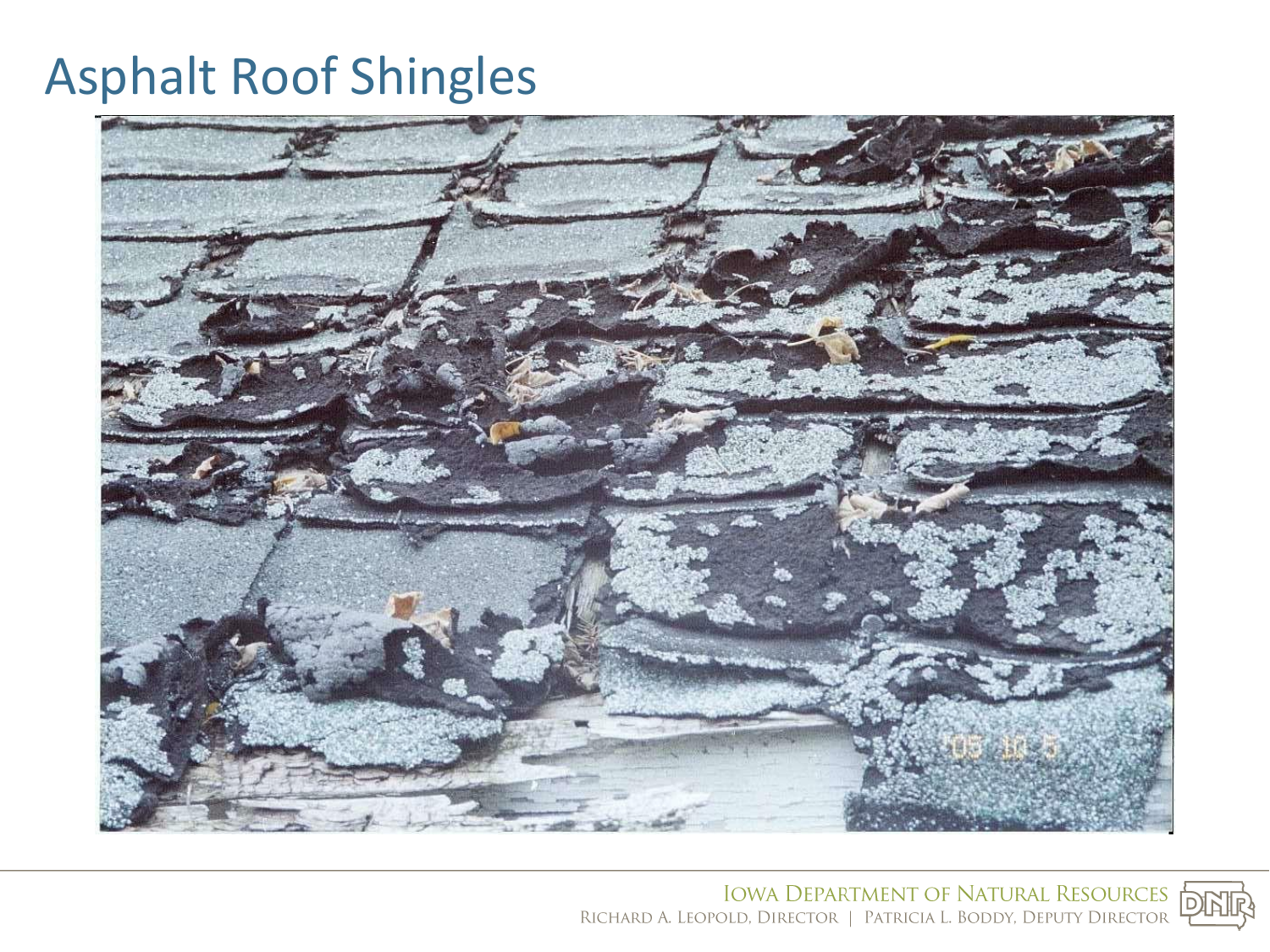# Transite (Slate) Shingles



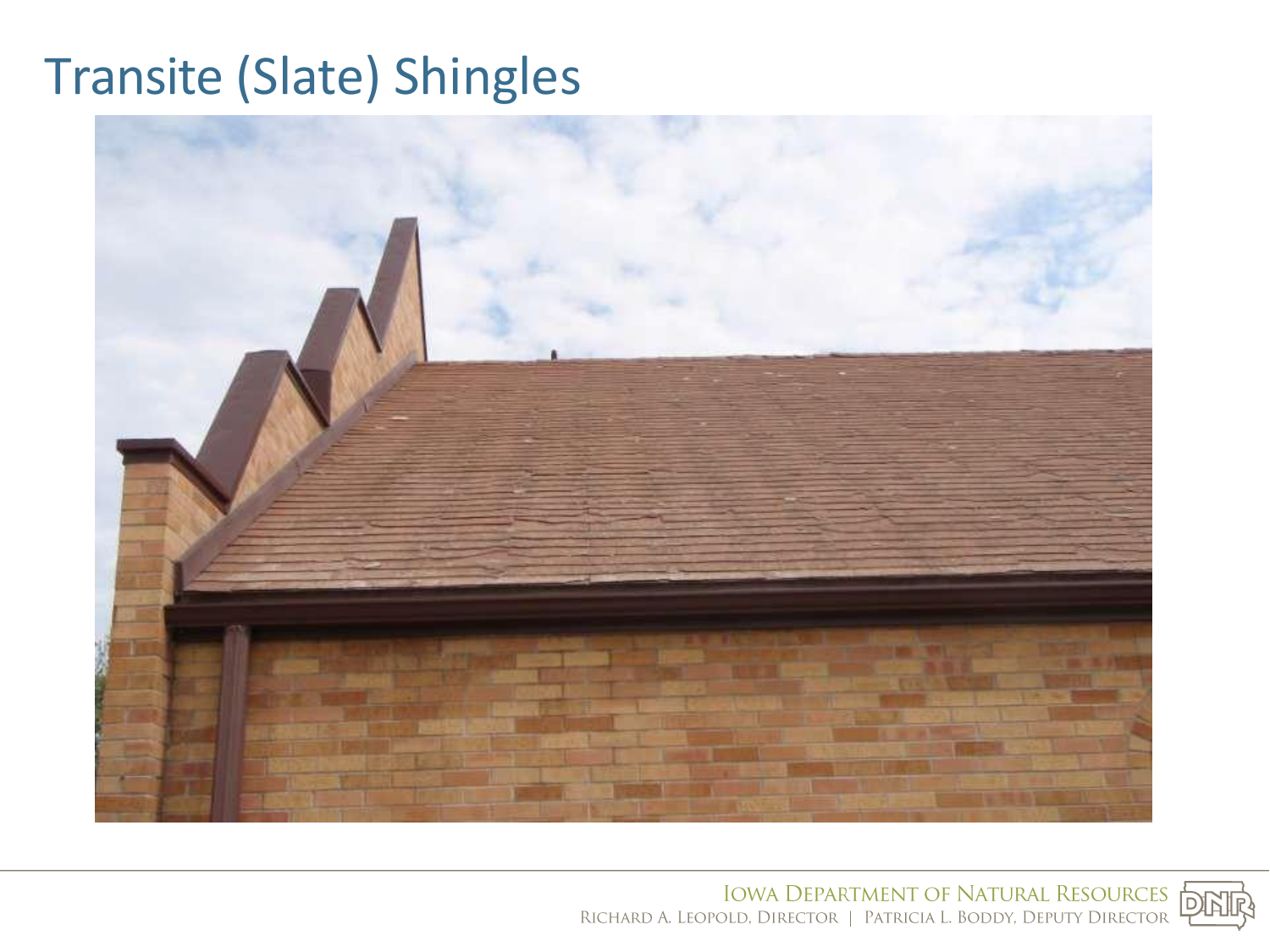#### Floor Tile — Both  $9''$  x  $9''$  and  $12''$  x  $12''$



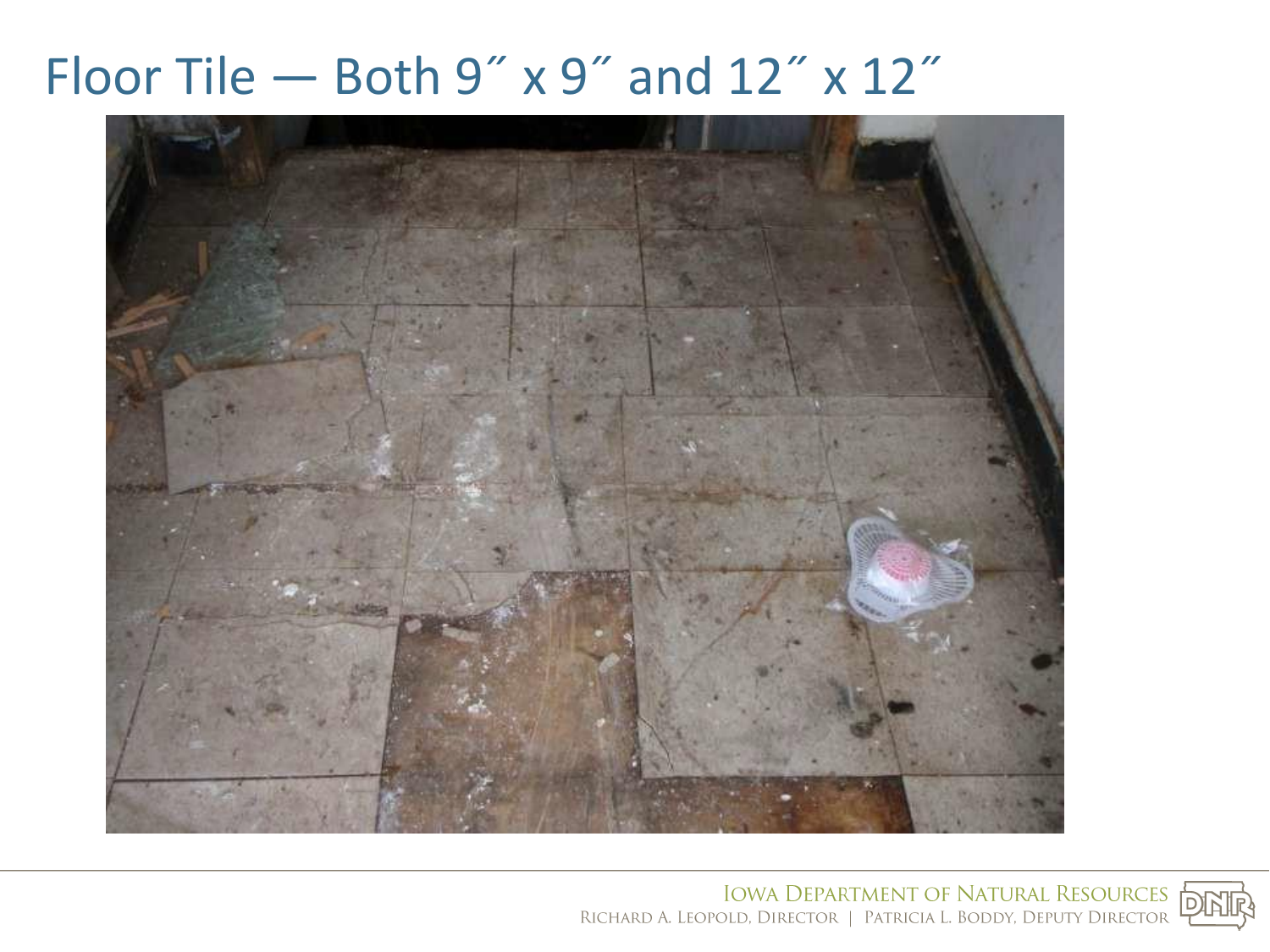## Ceiling Tile



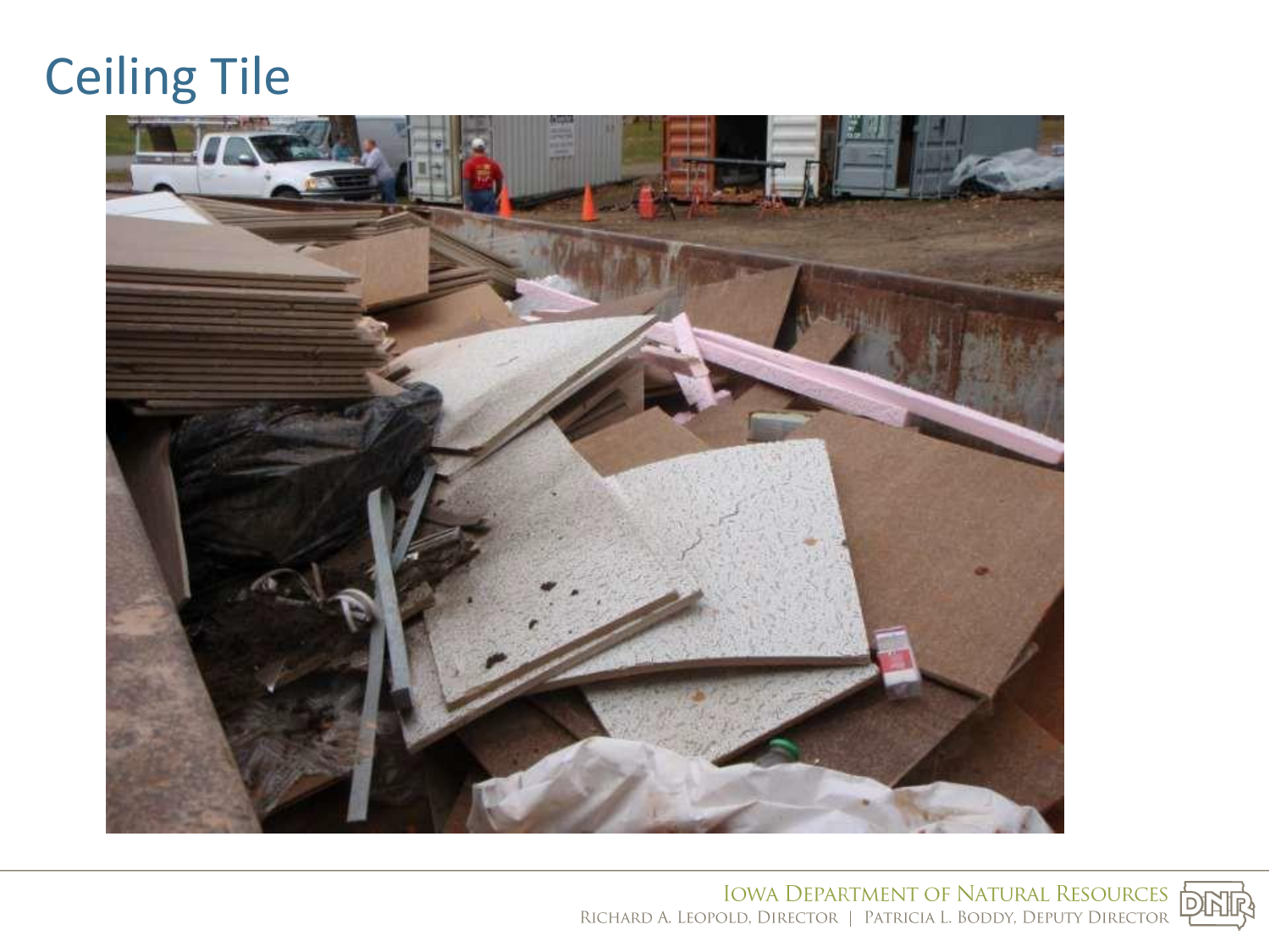## Textured Ceiling



R.ICHARD A. LEOPOLD, IOWA DIRECTOR **DEPARTMENT**  I PATRJCIA **OF**  L. BODDY, **NATURAL**  DEPUTY RESOURCES DIRECTOR